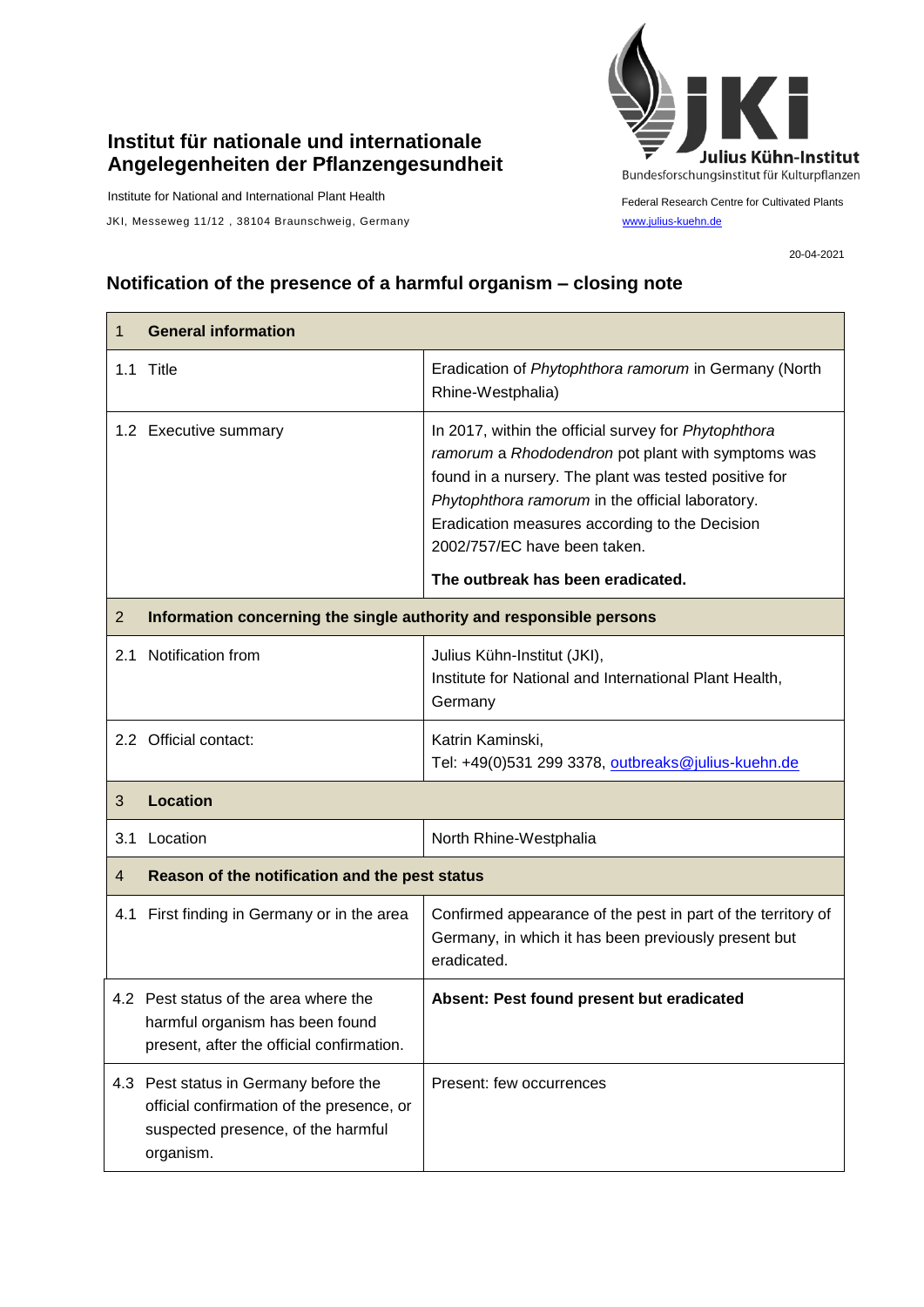|     | 4.4 Pest status in Germany after the<br>official confirmation of the presence of<br>the harmful organism. | Present: few occurrences                                                                                                                                                                                                                          |  |
|-----|-----------------------------------------------------------------------------------------------------------|---------------------------------------------------------------------------------------------------------------------------------------------------------------------------------------------------------------------------------------------------|--|
| 5   | Finding, sampling, testing and confirmation of the harmful organism                                       |                                                                                                                                                                                                                                                   |  |
| 5.1 | How the presence or appearance of<br>the harmful organism was found.                                      | Pest related official survey. P. ramorum was found during<br>an official survey of a registered producer. Visual<br>inspection of the whole production area. Plants were<br>tested in the official laboratory of the plant protection<br>service. |  |
|     | 5.2 Date of finding:                                                                                      | 17-07-2017                                                                                                                                                                                                                                        |  |
|     | 5.3 Sampling for laboratory analysis.                                                                     | Date of sampling: 17-07-2017                                                                                                                                                                                                                      |  |
|     |                                                                                                           | Pot plant with symptoms was taken as a sample.                                                                                                                                                                                                    |  |
|     | 5.4 Name and address of the Laboratory                                                                    | Landwirtschaftskammer Nordrhein-Westfalen<br>Pflanzenschutzdienst<br>Gartenstraße 11<br>50765 Köln-Auweiler<br>Germany                                                                                                                            |  |
| 5.5 | Diagnostic method                                                                                         | According to peer reviewed protocols.                                                                                                                                                                                                             |  |
| 5.6 | Date of official confirmation of the<br>harmful organism's identity.                                      | 27-07-2017                                                                                                                                                                                                                                        |  |
| 6   | Infested area, and the severity and source of the outbreak in that area                                   |                                                                                                                                                                                                                                                   |  |
| 6.1 | Size and delimitation of the infested<br>area.                                                            | 20 ha                                                                                                                                                                                                                                             |  |
|     | 6.2 Characteristics of the infested area<br>and its vicinity.                                             | Open air - production area, nursery<br>Plant to be (re)planted or reproduced.                                                                                                                                                                     |  |
|     | 6.3 Host plants in the infested area and its<br>vicinity                                                  | Rhododendron                                                                                                                                                                                                                                      |  |
|     | 6.4 Infested plant(s), plant product(s) and<br>other object(s).                                           | Rhododendron (1 pce)                                                                                                                                                                                                                              |  |
|     | 6.5 Severity of the outbreak.                                                                             | Only low level of infestation observed. Phytosanitary<br>measures were taken for the whole production unit of 1 ha.                                                                                                                               |  |
| 6.6 | Source of the outbreak                                                                                    | Unknown                                                                                                                                                                                                                                           |  |
| 7   | <b>Official phytosanitary measures</b>                                                                    |                                                                                                                                                                                                                                                   |  |
| 7.1 | Adoption of official phytosanitary<br>measures.                                                           | Official phytosanitary measures have been taken. Those<br>measures are taken inside the demarcated area.                                                                                                                                          |  |